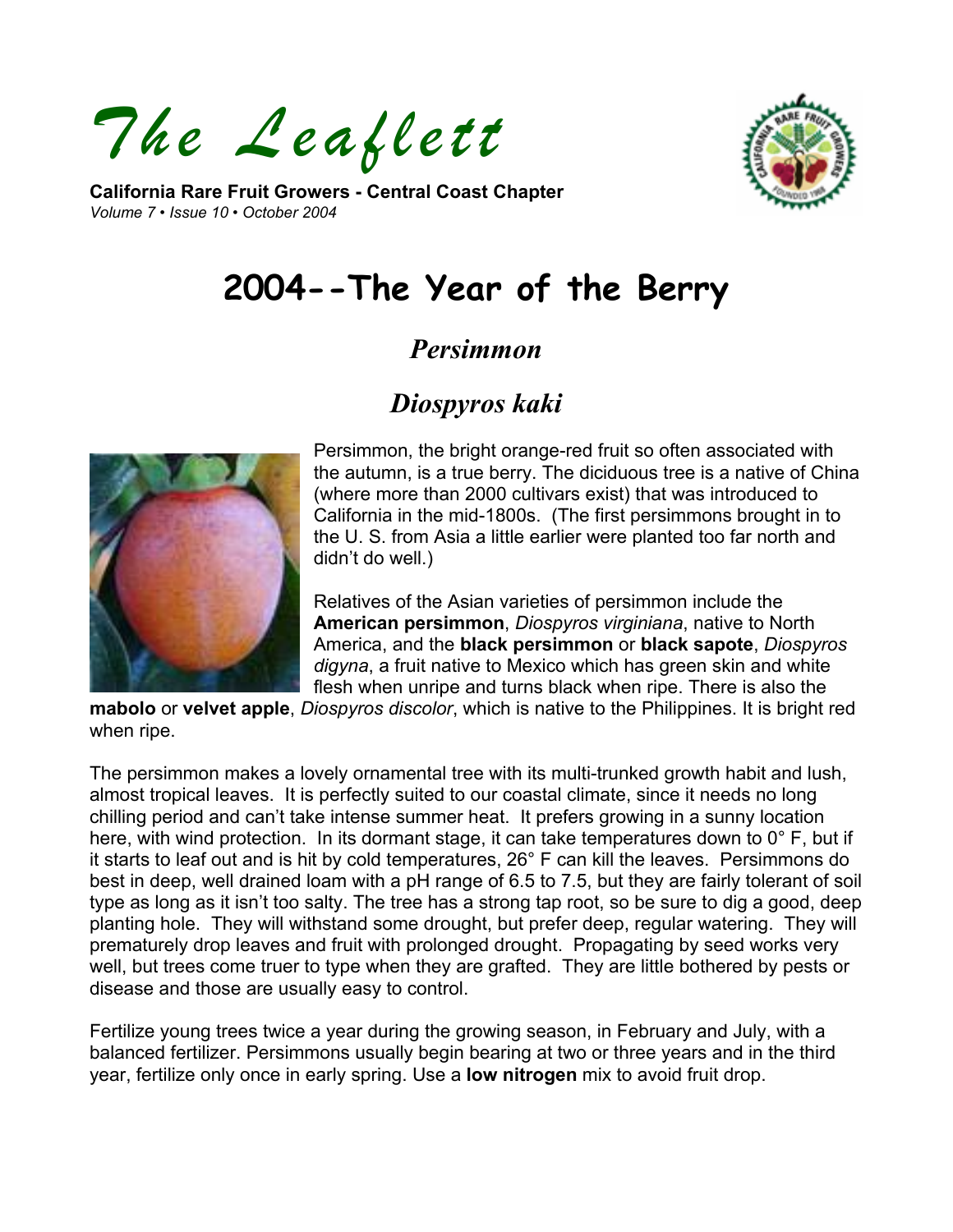The fruit of the *Diospyros kaki* is light yellow-orange to dark red-orange in color. The calyx often remains with the fruit after picking. Persimmons may be spherical, acorn or pumpkin shaped, depending on the type. They come in astringent and non-astringent varieties: astringent fruits make your mouth pucker until they become ripe--when they are custard-soft. Non-astringent varieties are less "puckery" when unripe, and lose their astringency earlier. Some popular varieties include: Korean and Hachiya (astringent) and Fuyu, Jiro, and Hanagosho (non-astringent). Persimmons are highly nutritious, rich in vitamin C and beta carotene, high in fiber, and fat free!

The wood of the persimmon tree is extremely hard. In 1897 the Crawford, MacGregor and Canby Company produced its **first golf club**—made of **persimmon wood**!

In Asia, most persimmons are eaten fresh—like an apple. The pulp is popular for use in cooking, but there is only one persimmon recipe I think is even worth talking about and that is my maternal grandmother's cookie recipe. Here it is—the epitome of Fall!

### **Grandma's Persimmon Cookies**

- 2 ripe persimmons, pureed 1 egg
- 1 teaspoon baking soda 1 cup white sugar
- 
- 1/2 teaspoon ground cinnamon 1 cup raisins
- 1/2 teaspoon ground cloves 1 cup chopped walnuts
- 1/2 teaspoon ground nutmeg
- 2 cups all-purpose flour 1/2 cup butter/margarine

### 1/2 teaspoon salt

Preheat the oven to 350 degrees F. Dissolve baking soda in persimmon pulp and set aside. Sift flour, spices and salt together, set aside. Cream together the butter or margarine and sugar until fluffy, beat in egg and persimmon. Stir in dry ingredients. Stir in nuts and raisins. Drop by teaspoonfuls onto greased cookie sheet. Bake for 15 minutes. These cookies freeze well.

# September Meeting

The biggest CRFG welcome sign ever greeted those who attended our regular Saturday meeting at the Tullock Farm and Antique Store in Paso Robles on September 11. (In this photo it may not be clear, but the white ball at the end of the boom says CRFG and it was visible from the 101 Freeway!)

Minutes for meeting, taken by secretary, Rhonda Underwood, are as follows: Prior to starting the business meeting, host Bob Tullock offered melon tasting outside the antique store where the business meeting was to be held. Roger Eberhardt called the

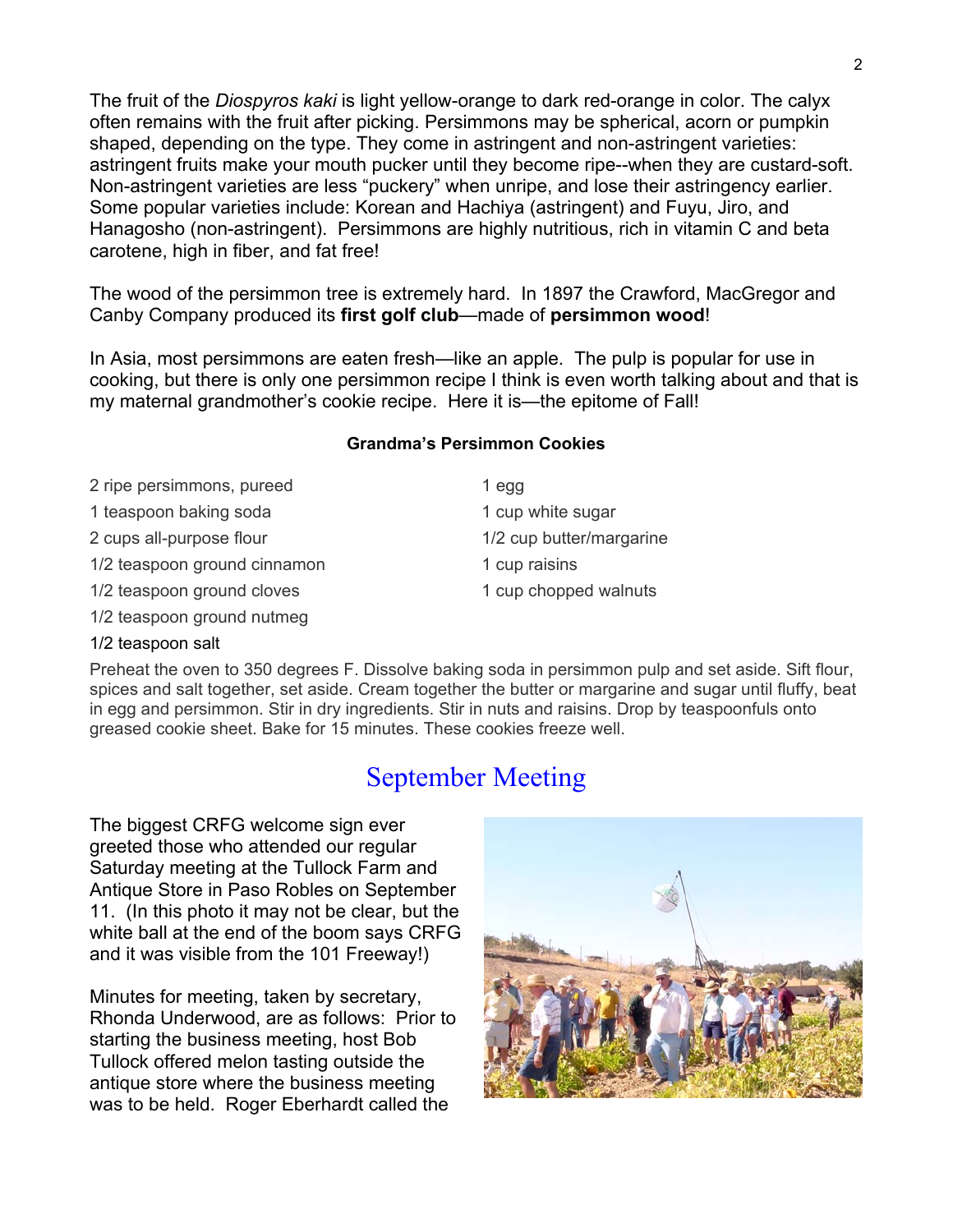meeting to order at 1:40 pm. He introduced our hosts Bob and Janet Tullock, and then asked first time attendees to introduce themselves.

Roger reminded everyone that Hearst Castle is looking for heritage trees in 15 gallon containers. (See a list of trees needed under "Announcements".)

Joe Sabol discussed the possibility of buying more bird netting, and will be taking signups if anyone is interested. He also reminded us that the meeting in October will be held the  $4<sup>th</sup>$ Saturday of the month instead of the  $2^{nd}$  (the  $23^{rd}$  of October) at a Pumpkin operation. He also informed us about the October  $6<sup>th</sup>$  meeting on Measure Q. Joe set up on Sunday, October  $17<sup>th</sup>$  for the Jujube tree to be planted in honor of Gerda Martinez, and we'll have a chance to meet her family at that time.

A trip to the mushroom farm has been tentatively scheduled for our meeting held in March of 2005. We've got an idea for a meeting in April, but still need ideas for June.

Joe announced that the state board meeting will be held at UC Santa Cruz in September 2005.

Marv Daniels gave a report on the community orchard, and invited volunteers to help out with chores. Recent projects have been repairing the wheelbarrow and spreading mulch in the orchard.

Art DeKleine reported that he's gotten a new domain name for the website and is currently working on it.

David Maislen presented chicken manure facts, and is taking orders for 50 lb bags of Perfect Blend fertilizer.

Lark Carter has been working on the scholarship research and is currently looking for ideas to take to the board meeting. He's looking for ideas such as who should be eligible and what criteria to use.

Roger said there would be a board meeting soon, and they're looking for people interested in volunteering for offices. He also mentioned we need help for refreshment setup for the October meeting, as the people normally responsible won't be able to attend.

David Maislen reminded everyone involved with the Organic Advantage testing that they're 1/3 of the way through the test period, and to please keep taking notes for the company information.

Roger presented Bob and Janet Tullock with official CRFG hats.

Doug Allen held the plant and melon raffle, which netted \$142 for our chapter.

Bob Tullock then gave an entertaining presentation to the group. He discussed a variety of topics such as the property, his main crops, his sales technique, and his irrigated vs. nonirrigated crops. He also had a Q & A session with the attendees. We adjourned at 3:15, and at that time he gave us an interesting tour of the grounds.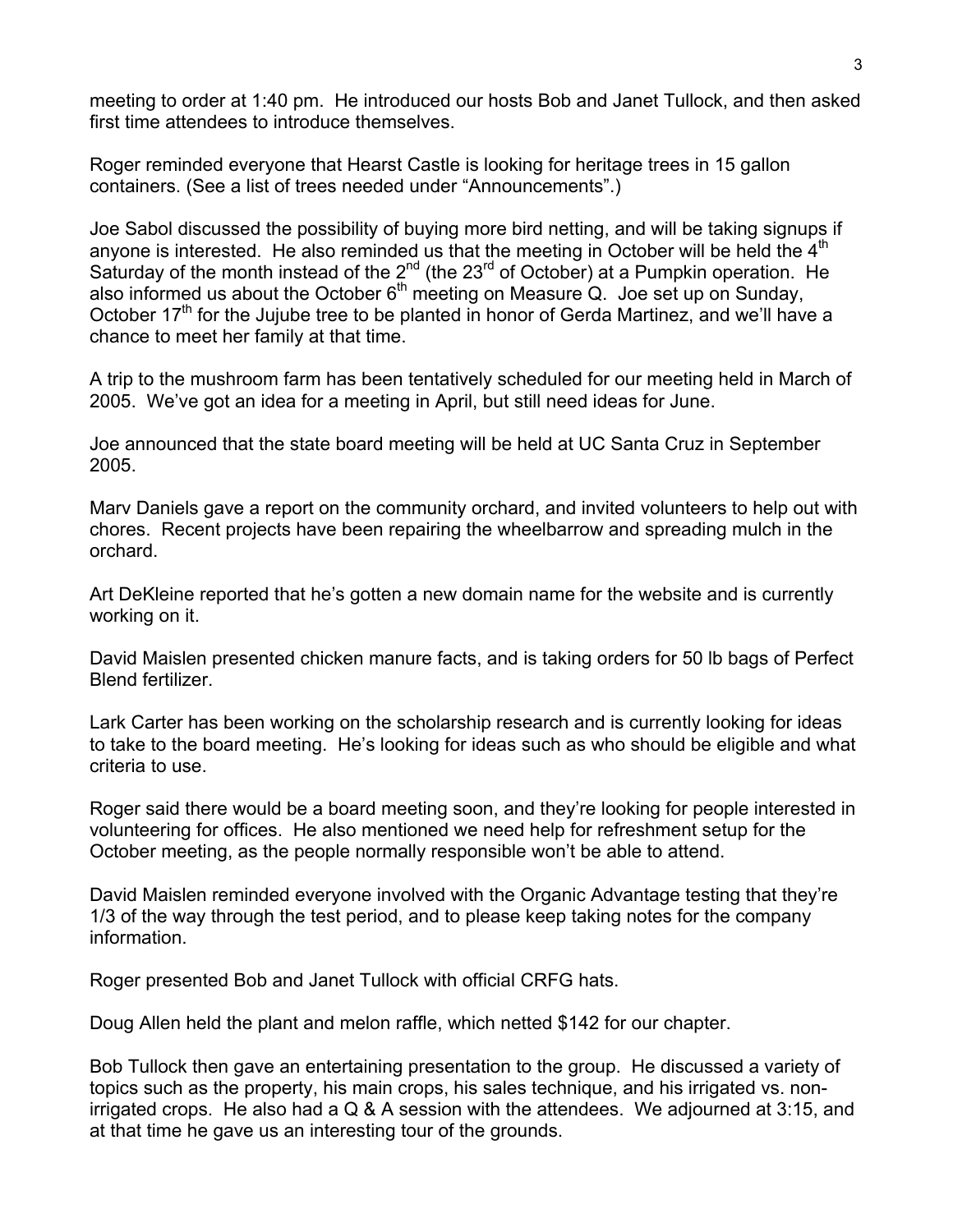# CRFG/Cal Poly Orchard Update

Gala apples are a real treat! Are you one of the fortunate people who has tasted one of those crispy beauties from our orchard? What about the yummy Asian pears or Feijoas? You probably have sampled delicious fruit from our orchard if you have shown up for any of the Saturday/Sunday morning work parties organized by Pet and Marv Daniels. Like the Little Red Hen, if you work, you will reap the benefits! There is always a task—are you the **volunteer** to do it?

## **Meet Your Board Members Art and Doris Henzgen**

Their smiling faces are the first thing most of us see when we arrive at a meeting. Art and Doris Henzgen, presiding over the boxes of name tags, greet everyone warmly with handshakes and hugs. Currently, Doris is the Friendship Chair and Art serves on the Board of Directors, but more importantly, they are the founders of our chapter!



Over ten years ago, Art was talking to a man named Mark Gordonier about the difficulty of going to CRFG meetings in Ventura or other points south. Art and Doris had belonged to the CRFG organization for about five years then, and were wishing they could meet with like-minded people closer to home. Mark introduced them to Jack and Mary Kay Swords,

who were also avid CRFG promoters. With \$100 in backing from the State organization, Art, Doris, Jack, and Mary Kay sent out invitations to people they thought might be interested in forming a local chapter of CRFG. They met in a Mid-State Bank community room on January 20, 1994. The rest, as they say, is history! Art and Jack served for three years as co-chairs of the newly formed chapter. Mary Kay was secretary for the first year and Doris was secretary for two years after that.

The Henzgens began their life together in 1977. They had both been previously married and Art was the father of a boy and a girl, and Doris was the mother of four boys and a girl. Between them, they have a total of 23 grandchildren! (No wonder they are always smiling!)

As involved as they are with CRFG, you might think that their only interest lies in that direction, but, according to Art, that is not true! They both love to fly fish in streams and were even avid backpackers, hiking into the high mountains in search of the elusive native Golden Trout. They just returned from a wonderful Alaskan Cruise, doing all the "touristy" things like seeing glaciers up close and viewing wildlife in the wild, but mostly enjoying the relaxing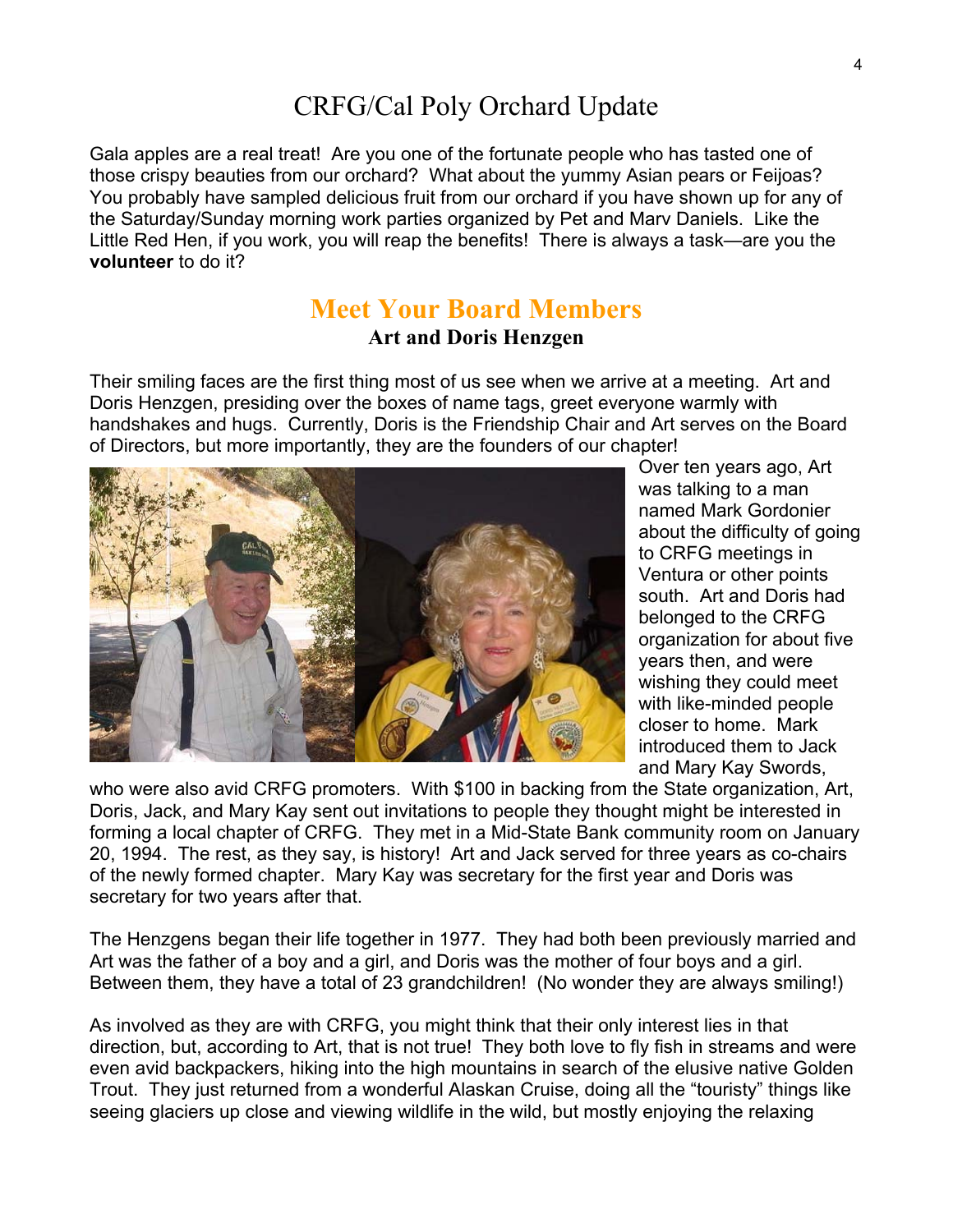atmosphere of the ship. Art volunteers at the Growing Grounds once a week, is a Master Gardener, and also sells plants at the Farmer's Market. Doris is an accomplished poet, with several published poems to her credit, and she enjoys involvement with local literary groups.

In my mind, Art, with his knowledge of plants, had to have grown up on some mid-western farm. He sure set me straight on that! He is a California native who grew up in Downey where his father was a dentist! However, Art's dad had a love of gardening and was especially interested in growing unusual sub-tropical plants—and he sparked that interest in Art. After graduating from college, Art taught school in Colorado for a couple of years where he had to work at two to three other jobs to supplement his measly \$2800 a year stipend. He moved back to California, teaching first at Sonora, then Tuolumne, and finally Morro Bay. He took a sabbatical, earned his Master's Degree at Cal Poly, and then taught at Laguna Junior High until his retirement in 1985. That was when he really began raising things!

He had three acres in Nipomo where he grew plants until a heart attack and subsequent doctor's orders put an end to the work. He and Doris purchased a condo near Laguna Creek which is where he now maintains over 200 potted plants for his Farmer's Market sales. These two energetic people seem able to grow anything—anything, that is, except grass under their feet!



**Dave Wilson Nursery Fruit Tasting** 

The Dave Wilson Nursery Fruit Tasting Event was a huge success! Thanks again to the THREE shifts of volunteers who helped make the tasting go so smoothly and for the warm welcome you gave to

the public. Everyone had a great time and enjoyed tasting and

commenting on **46** varieties of fruit provided by Dave Wilson Nursery! The photo is of our happy FIRST shift volunteers.

# **Memorial Tree Planting for Gerda Martinez**

CRFG Member, Norm Beard, of Santa Barbara, donated a beautiful Jujube tree to plant in the Community Orchard. It is a 6-foot tall tree, in a 5-gallon container, and it has fruit on it! Gerda Martinez, a long-time and dedicated CRFG member who has passed on to that great orchard in the sky, especially enjoyed growing the Jujube and it seemed only fitting that this tree be planted in her honor. Angela Martinez, Gerda's daughter, and several other family members will join us at **2 p.m., Sunday, October 17th**, when we will plant the tree in the **Cal Poly/CRFG Community Orchard**. The date is propitious as Gerda's birthday was October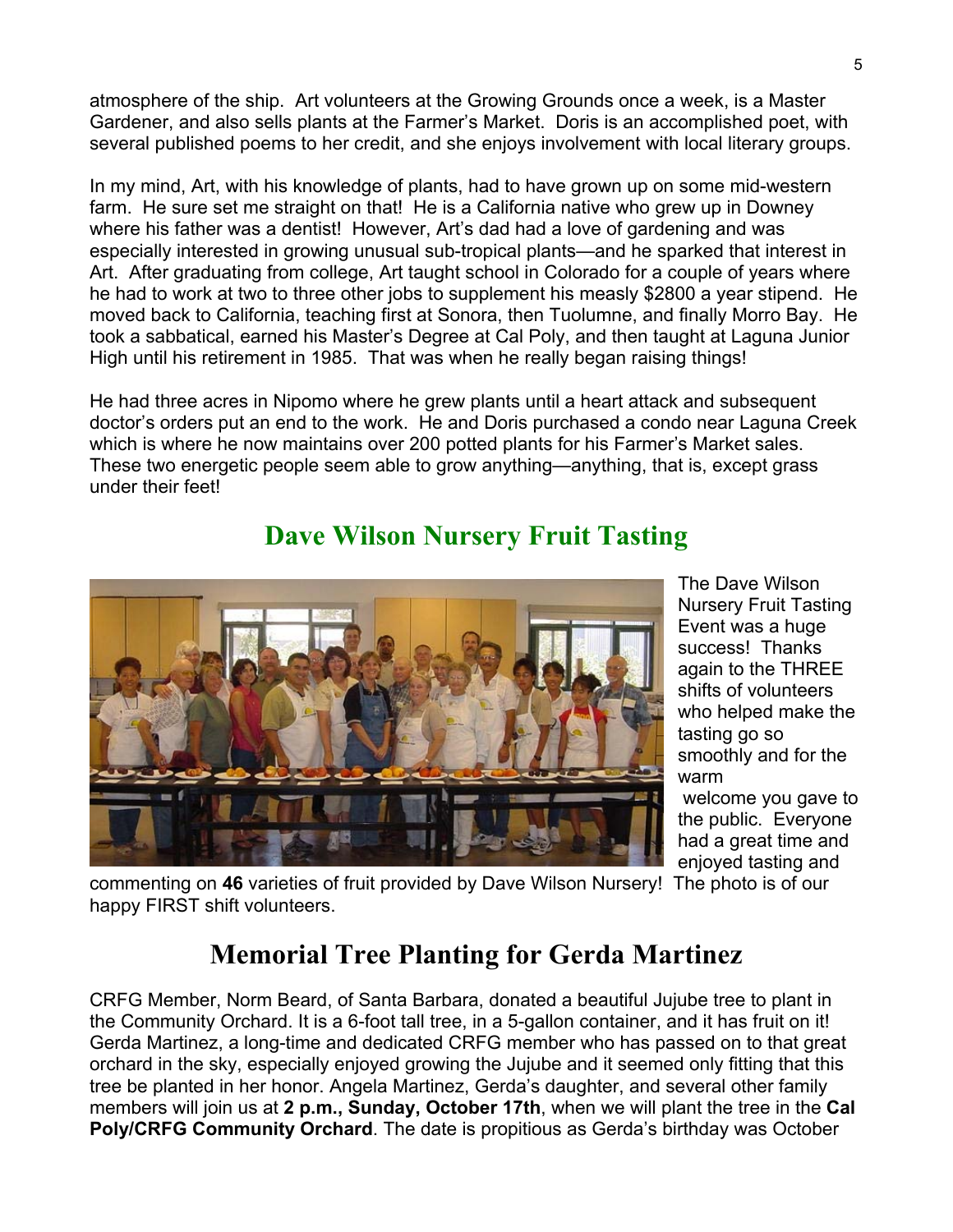18! All who can attend this special event are welcome. (Remember, no parking permit needed on the weekend at Cal Poly!)

## **Announcements**

**Welcome New Members in September: WOW! We had a "bumper crop" of new members from recruiting efforts at the Dave Wilson Fruit Tasting and the Tullock Farm Meeting! At future events, we'll be seeing the faces of:** Dave Biddle, Paul and Kathy Madonna, Roberta Foster, Candice Evenson, Dorothy M. Laine, Karen Kolba, Don and Mary Pritchard, Morris and Irene Tracy, Maurice Elmore, James Best, Mark Woelfle, Bernard Diggins, Chuck and Jennifer Lenet, and Sara Schneider. Those who joined the **State** organization were: Eric Reinheimer, Paul and Kathy Madonna, Candice Evenson, Dorothy M. Laine, Karen Kolba, Don and Mary Pritchard, Maggie M. King, Jane A. Kulick, Maurice Elmore, and James Best.

**Trees Needed**: The "Friends of Hearst Castle" are seeking donations of citrus trees in large containers. Needed are: 5 – 15 gallon Tangerine "Dancy" or Satsumi; 1 – 24" box Kumquat; 1 – 15 gallon Calamondin; 3 – 15 gallon Orange Valencia or Washington. If you have access to trees like this, please contact Michael Rader, Executive Director of Friends of Hearst Castle.

#### Web Site: We are still at:<http://kcbx.net/~crfgslo/index.htm>

**Join the State Association:** Many of our chapter members are also members of the State association and those who aren't should consider joining. With state membership you receive a wonderful color magazine, *The Fruit Gardener*, filled with great articles on fruit growing, news, chapter activities and contacts. Yearly dues are **\$30**. Applications are available from **Joe Sabol**.

**Local Chapter Fees:** Are your dues current?A mere pittance of **\$6** will buy you all the wonderful benefits of our local **CRFG** for a year! Or, for **\$25** you will get **five** years of membership and save **\$5**! Where else can you have so much fun or learn so many interesting things for that price? Send your check to **CRFG Treasurer**, 2430 Leona Avenue, SLO, CA 93401.

## **Calendar of Meetings - 2004**

**October 23: Paul Rys' Pumpkin Patch**. Paul is a champion pumpkin grower--he won the Half Moon Bay Pumpkin contest last year for "Most Beautiful." His winner weighed over 500 lbs, but it was the color, not the size that won him his prize! Big pumpkins seem to lose color, but Paul has been working on breeding the color back into the giants. Notice this meeting is in late October--not on our usual second-Saturday-of-the-month. We will need to do some heavy "publicity" on the date change, but it'll be a fun and informative time. Directions to Paul Rys' Pumpkin Patch at **657 Evans, San Luis Obispo**: Take Highway 101 to San Luis Obispo and exit at Los Osos Valley Road. Head south on Los Osos Valley Road, towards the airport. Turn left on So. Higuera for only 1/10 of a mile and quickly make a sharp right on Vachell Lane. Vachell Lane becomes Buckley Road, which curves around and heads towards the airport. Drive about 1.5 miles on Buckley and look for Davenport Creek Rd. Turn right on Davenport. Take Davenport about 4/10 of a mile to Evans, left turn on Evans, and Paul Rys' is the  $5<sup>th</sup>$  house on Evans. Refreshments S through Z!